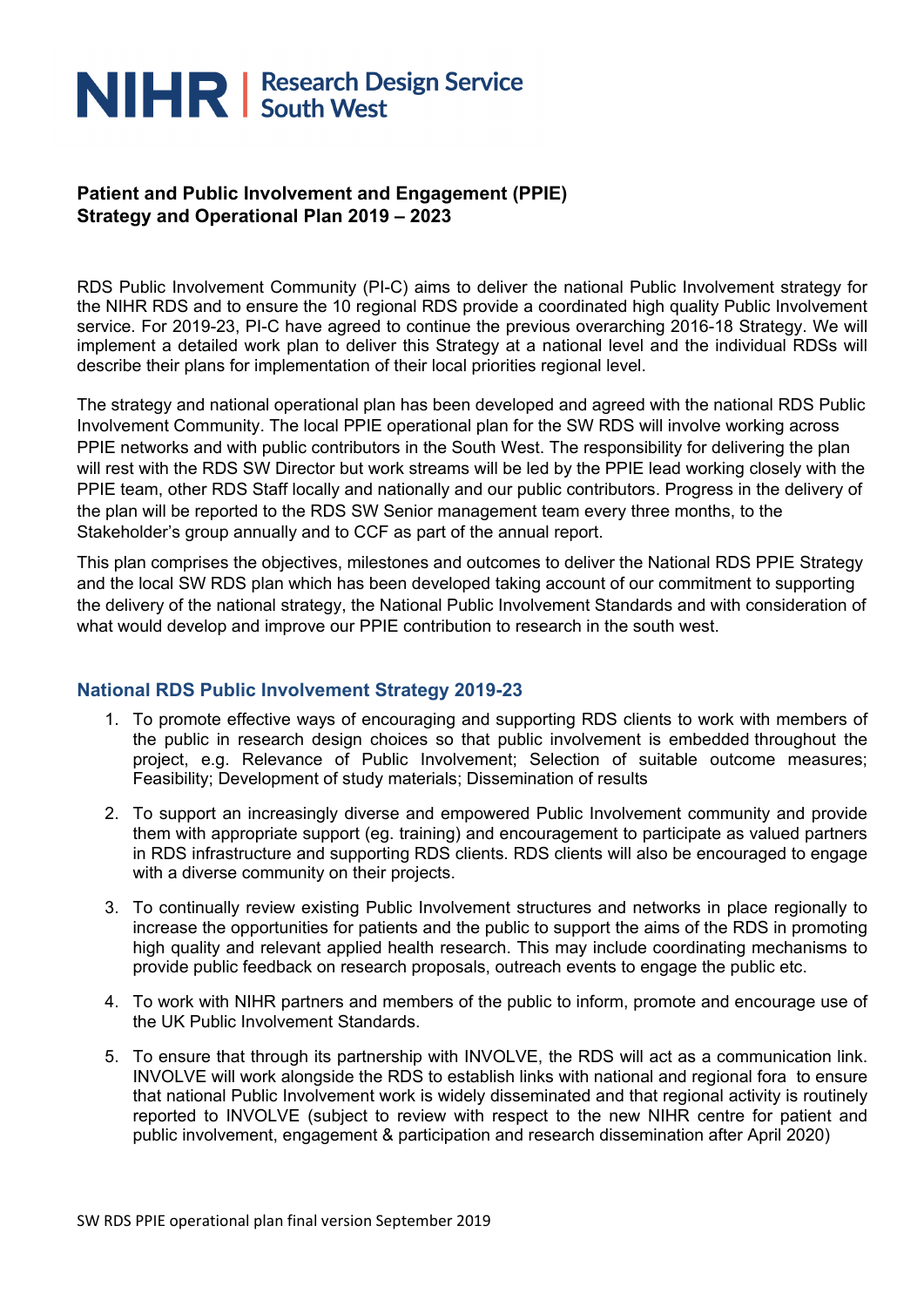- 6. To provide leadership or support to promote local Public Involvement partnerships, eg. through establishing and/or taking part in promoting and supporting regional Public Involvement communities to develop Public Involvement locally in a way that is aligned with NIHR's goals.
- 7. To provide support and development to RDS Public Involvement staff to ensure they can work effectively to promote strong public involvement in research applications.
- 8. To continue to demonstrate impact of Public Involvement in the work of the RDS by using the UK National Public Involvement Standards as a framework for consistently reporting RDS activity.

#### **NIHR Public Involvement standards**

Standard 1 – INCLUSIVE OPPORTUNITIES We offer public involvement opportunities that are accessible and that reach people and groups according to research needs.

Standard 2: WORKING TOGETHER

We work together in a way that values all contributions, and that builds and sustains mutually respectful and productive relationships.

Standard 3: SUPPORT & LEARNING

We offer and promote support and learning that builds confidence and skills for public involvement in research.

Standard 4: COMMUNICATIONS

We use plain language for timely, two way and targeted communications, as part of involvement plans and activities.

Standard 5: IMPACT To drive improvement, we capture and share the difference that public involvement makes to research.

Standard 6: GOVERNANCE

We involve the public in our governance and leadership so that our decisions promote and protect the public interest.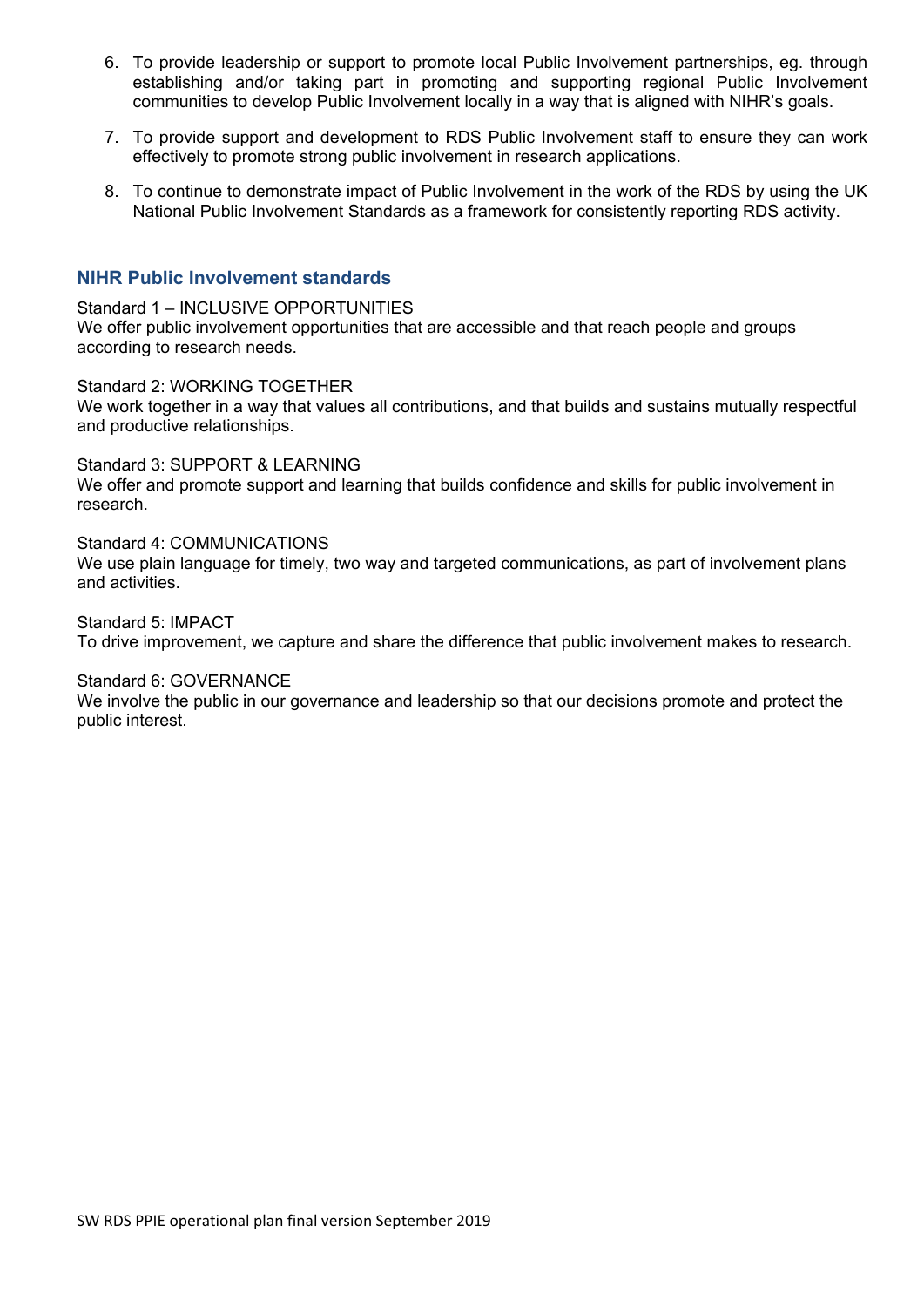### **Objective 1: To support high quality research proposals which are relevant to the public, by providing high quality, evidence-based guidance and support to all RDS clients about public involvement in research design**

Justification: Good, effective public involvement and engagement needs to start as early in the research cycle as possible. The RDS will continue to provide expert public involvement quidance and support to RDS clients by drawing upon the latest evidence-base and through our collaborations with the NIHR.

| <b>National Activities</b>                                                                                                                                                                                                                                                                                              | <b>Milestone &amp; timeline</b>                                                                                                                                                                                                  | Measure of success (link to 4R's)                                                                                                              | <b>Link to GtEM</b>              |
|-------------------------------------------------------------------------------------------------------------------------------------------------------------------------------------------------------------------------------------------------------------------------------------------------------------------------|----------------------------------------------------------------------------------------------------------------------------------------------------------------------------------------------------------------------------------|------------------------------------------------------------------------------------------------------------------------------------------------|----------------------------------|
| We will develop and promote the new<br>RDS Handbook which details the specific<br>role of public involvement in research<br>design                                                                                                                                                                                      | All regions will have the up to date RDS public involvement<br>and engagement guidance on their website (Years 1-5)<br>All RDS advisers will refer to the new guidance as part of<br>advising and supporting clients (Years 1-5) | Number of downloads of the new RDS<br>guidance from regional websites (Reach)<br>Number of projects supported by Public<br>Involvement (Reach) | Continuous<br>improvement<br>(4) |
| We will develop a 'checklist' of basic<br>Public Involvement and engagement<br>advice for use by all RDS Advisers, when<br>providing initial support to clients                                                                                                                                                         | Distribution of 'PPIE checklist' to all RDS Advisers (Year 2)<br>RDS Staff survey about their confidence in dealing with<br>enquiries about Public Involvement (Year 3)                                                          | Increased confidence of RDS Advisers to<br>provide public involvement and<br>engagement advice (Refinement)                                    | Continuous<br>improvement<br>(4) |
| We will lead or contribute to development<br>and learning workshops for RDS clients<br>on specific aspect of public involvement<br>in research design (e.g. public co-<br>applicants, co-production, community<br>engagement, methodological studies).<br>Delivered at a national, cross-regional, or<br>regional basis | PIC to agree on workshops to deliver and form of evaluation<br>(Year 1)<br>Regions will deliver at least 2 learning workshops for RDS<br>clients (Years 2-5)                                                                     | Number of public involvement and<br>engagement workshops delivered by<br>regions (Reach)<br>Evaluation of workshop feedback<br>(Refinement)    | Continuous<br>improvement<br>(4) |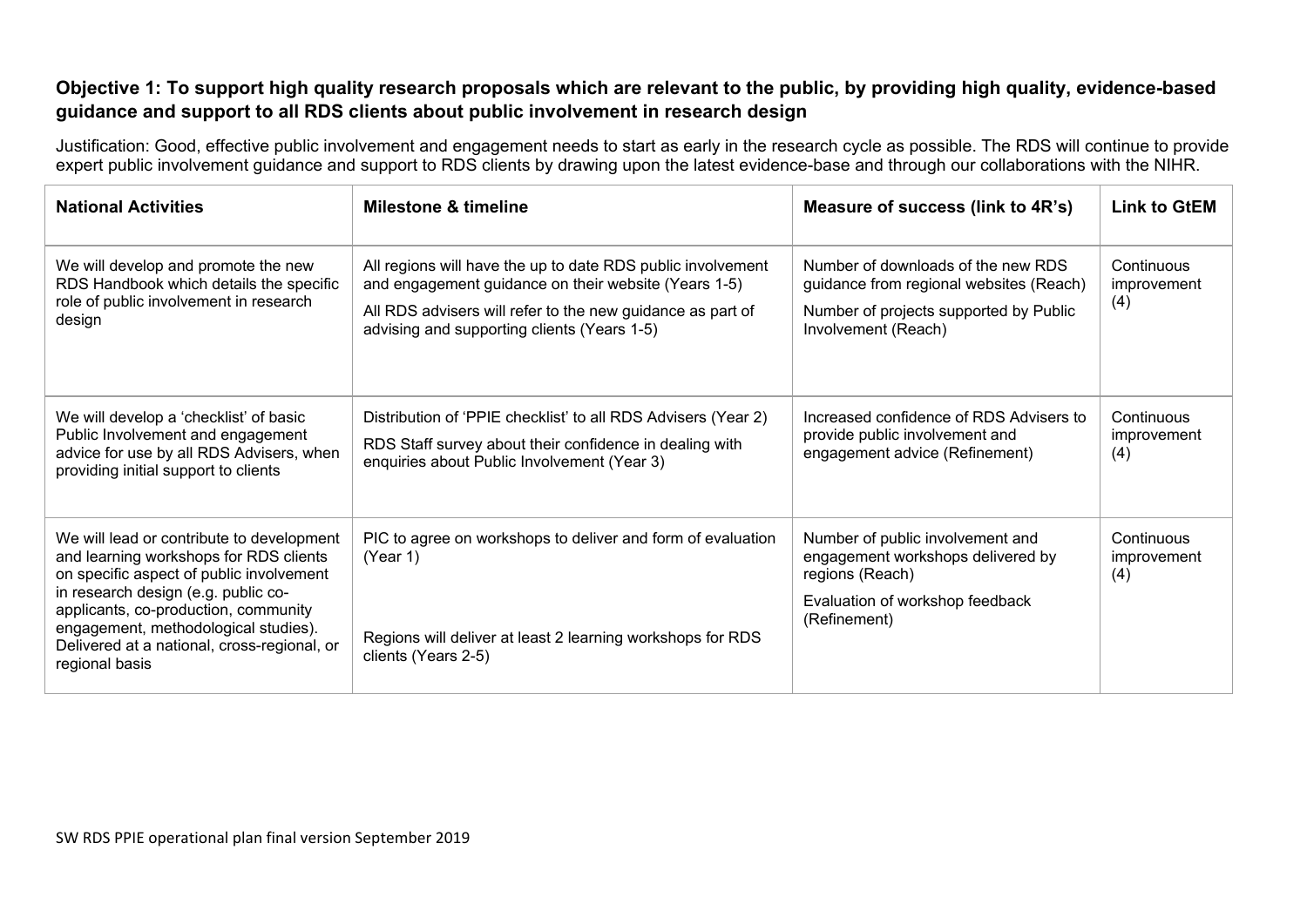| <b>Objective 1: Local Activities</b>                                                                                                                                                                | <b>Milestone &amp; timeline</b>                                                                                                                                                          | Measure of success (link to 4R's)                                                                                                                                                                           | <b>Link to GtEM</b>                                      |
|-----------------------------------------------------------------------------------------------------------------------------------------------------------------------------------------------------|------------------------------------------------------------------------------------------------------------------------------------------------------------------------------------------|-------------------------------------------------------------------------------------------------------------------------------------------------------------------------------------------------------------|----------------------------------------------------------|
| We will focus on requirements of funders<br>around what is expected by them in<br>terms of PPIE by supporting the<br>implementation of a PPIE checklist linked<br>to the standard application form. | PPIE Checklist implemented in SW RDS to support staff<br>interactions with researchers and public contributors<br>(Year 2/3).<br>Checklist will be made available via the SW RDS website | Improved quality of narrative around<br>PPIE in grant applications assessed by<br>feedback on applications from local and<br>panel reviews. (Refinement)                                                    | Connectivity<br>(7d)<br>Continuous<br>improvement<br>(4) |
| Produce a "rough guide" - to what PPIE<br>is and what it isn't to support<br>researchers, staff and public contributors<br>to avoid confusion with qualitative<br>research.                         | "Rough Guide" uploaded to SW website (Year 2)                                                                                                                                            | Numbers of views/downloads of the<br>checklist / "rough guide" (Reach)                                                                                                                                      |                                                          |
| Develop an acceptable way to provide<br>feedback to our public contributors who<br>are part of our project review committee.                                                                        | Year 2                                                                                                                                                                                   | The members of the public who work with<br>us will receive feedback from the RDS so<br>that they can see the value of their<br>contributions to the research projects and<br>teams we support. (Refinement) | Continuous<br>improvement<br>(4)                         |
|                                                                                                                                                                                                     |                                                                                                                                                                                          | Where needs are identified we will<br>develop training plans to support their<br>contributions. (Refinement)                                                                                                |                                                          |
| Develop a way of seeking feedback from<br>Children and young people when<br>projects we review are about them.                                                                                      | Year $2/3$                                                                                                                                                                               | We will have children and young people<br>who can provide researchers with<br>feedback on their project proposals.<br>(Reach, Relevance, Refinement,<br>Relationships)                                      |                                                          |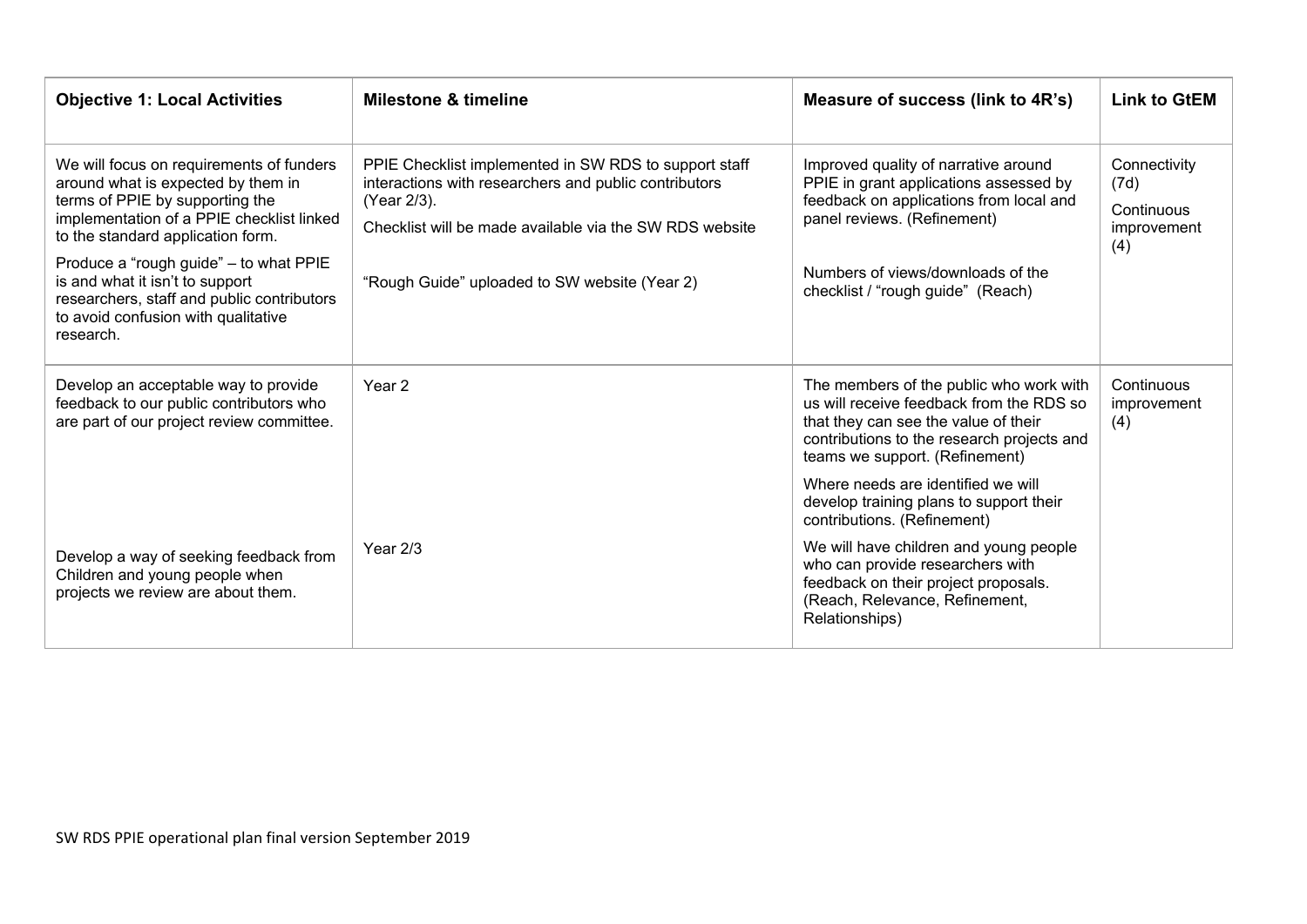### **Objective 2: To promote the use of National Standards for Public Involvement to improve quality**

Justification: The National Standards for Public Involvement will be considered the marker for high quality public involvement. As leaders in the public involvement arena, the RDS needs to demonstrate that it supports, promotes and delivers the high-quality public involvement in all its activities

| <b>National Activities</b>                                                                                                                                                                                       | <b>Milestone &amp; timeline</b>                                                                                                                                                                                                                                                                                                                        | Measure of success (link to 4R's)                                                                                                                                                                                                                                                                   | <b>Link to GtEM</b>           |
|------------------------------------------------------------------------------------------------------------------------------------------------------------------------------------------------------------------|--------------------------------------------------------------------------------------------------------------------------------------------------------------------------------------------------------------------------------------------------------------------------------------------------------------------------------------------------------|-----------------------------------------------------------------------------------------------------------------------------------------------------------------------------------------------------------------------------------------------------------------------------------------------------|-------------------------------|
| We will support RDS clients to use the<br>National Standards in planning and<br>delivering their PPIE activities                                                                                                 | All RDS clients to be signposted to the National Standards<br>(Y1)                                                                                                                                                                                                                                                                                     | Case examples of how RDS clients<br>have used the National Standards in<br>the planning (grant applications and/or<br>Public Involvement Funds (PIF)<br>applications) and delivery (PIF<br>evaluation) of Public Involvement in<br>research design (Reach, Relevance,<br>Refinement, Relationships) | Continuous<br>improvement (5) |
| We will explore how we can embed the<br>National Standards for public involvement<br>within the Public Involvement Fund<br>application forms and be used as a<br>framework for the review of PIF<br>applications | Completion of National review and mapping of current PIF<br>review principles & process (Year 1)<br>Recommendations for the use of quality indicators specific<br>for use with the PIF application and review process (Year<br>2)<br>Development of nationally consistent PIF review and<br>evaluation templates, adaptable to regional needs (Year 3) | Case studies of how RDS staff have<br>used the National Standards in the<br>review of PIF applications (Refinement)                                                                                                                                                                                 | Continuous<br>improvement (5) |
| existing Codes of Practice for public<br>involvement (or adopt existing) within the<br>NIHR for adoption in RDS operations and<br>governance                                                                     | Using the National Standards, we will explore Explore existing Code of Practice for involving public<br>members of the PIC (Year 1)<br>New Code of Practice distributed all RDS regions (Year 2)<br>and shared with NIHR<br>Review of public involvement in RDS activities incorporated in<br>Annual Reports (Years 3-5)                               | Positive feedback from RDS public<br>contributors (Refinement, Relationships)<br>Evidence of the use of the National<br>Standards in RDS activity in Annual<br>Reports (Refinement, Relationships)                                                                                                  | Continuous<br>improvement (4) |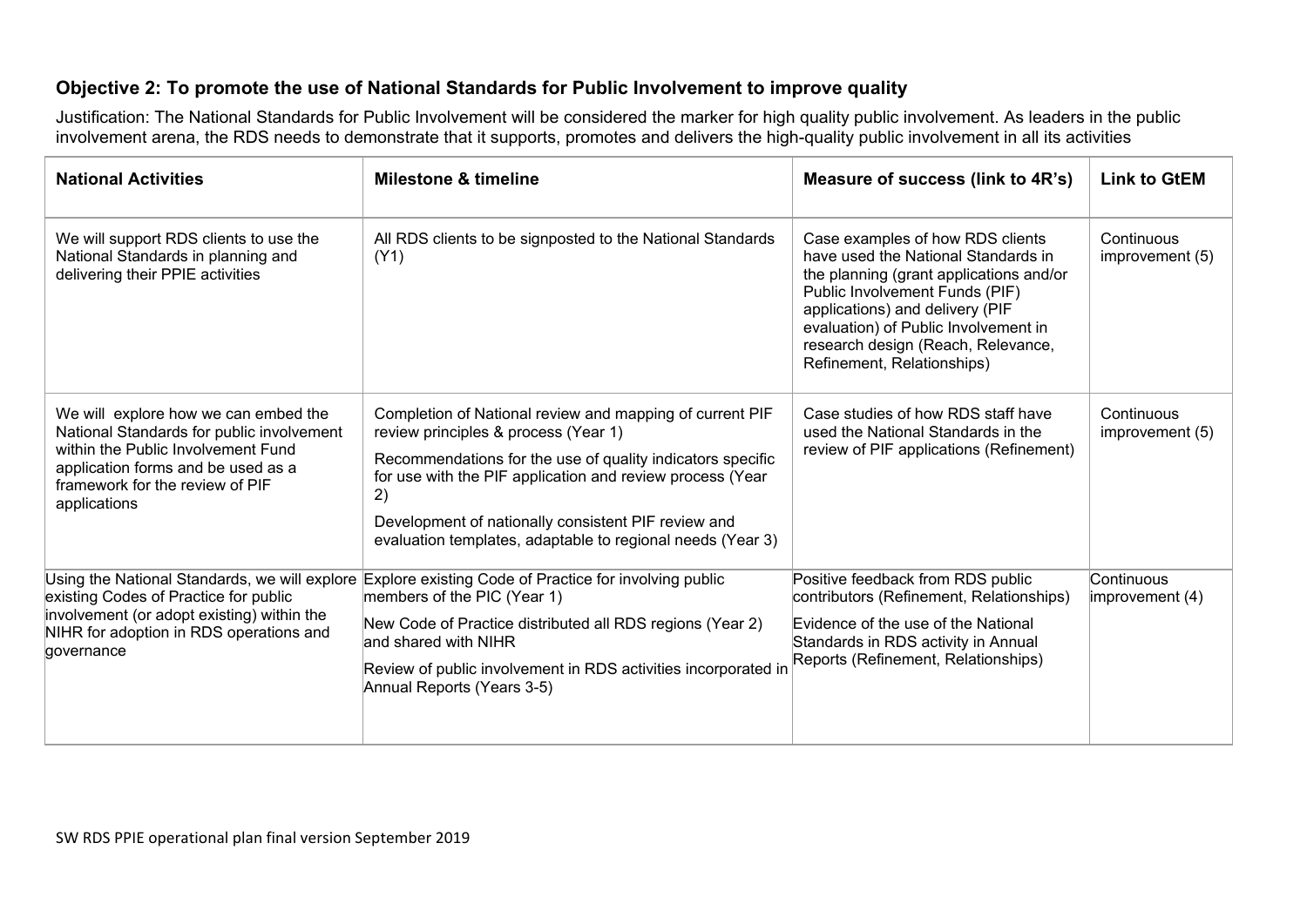| <b>Objective 2: Local Activities</b>                                                                                                                                                                           | <b>Milestone &amp; timeline</b> | Measure of success (link to 4R's)                                                                                                                                                               | <b>Link to GtEM</b>           |
|----------------------------------------------------------------------------------------------------------------------------------------------------------------------------------------------------------------|---------------------------------|-------------------------------------------------------------------------------------------------------------------------------------------------------------------------------------------------|-------------------------------|
| Using information from previous annual<br>report and other data we hold; we will<br>compose a baseline assessment of our<br>position with regards to the National PPI<br>standards in all aspects of our PPIE. | Year 2                          | Evidence of the use of the National PPI<br>Standards in RDS activity and as a<br>measure of progress and as a<br>mechanism to determine priorities using<br>information gained from audit data. | Culture (2)                   |
| From the audit we will update our PPIE<br>Operational plan and revise our priorities.                                                                                                                          | Year 3 onwards                  | (Reach, Relevance, Refinement,<br>Relationships)                                                                                                                                                |                               |
| We will conduct an annual review of PPIE<br>using the National PPI standards.                                                                                                                                  | Year 3 onwards                  |                                                                                                                                                                                                 |                               |
| To recruit two Public Contributors to the<br>RDS SW Senior Management Team. This<br>will provide a new perspective to our work<br>and help us to promote good PPIE practice<br>in all our activities.          | Year 1                          | Public Contributors will be recruited by<br>Autumn 2019. (Reach, Relevance,<br>Refinement, Relationships)                                                                                       | Coordination (8)              |
| Review the role of Public Contributors and<br>their contribution to the Senior<br>Management team                                                                                                              | Year <sub>2</sub>               | Role and contribution to be appraised<br>by Summer 2020. (Reach, Relevance,<br>Refinement, Relationships)                                                                                       |                               |
| Provide funds to support early PPIE in<br>grant applications                                                                                                                                                   | Years 1 onwards (on-going)      | Number of requests for funding.<br>(Reach, Relevance, Refinement,<br>Relationships)<br>Outputs from funded PPIE. (Reach,<br>Relevance, Refinement, Relationships)                               | Continuous<br>improvement (5) |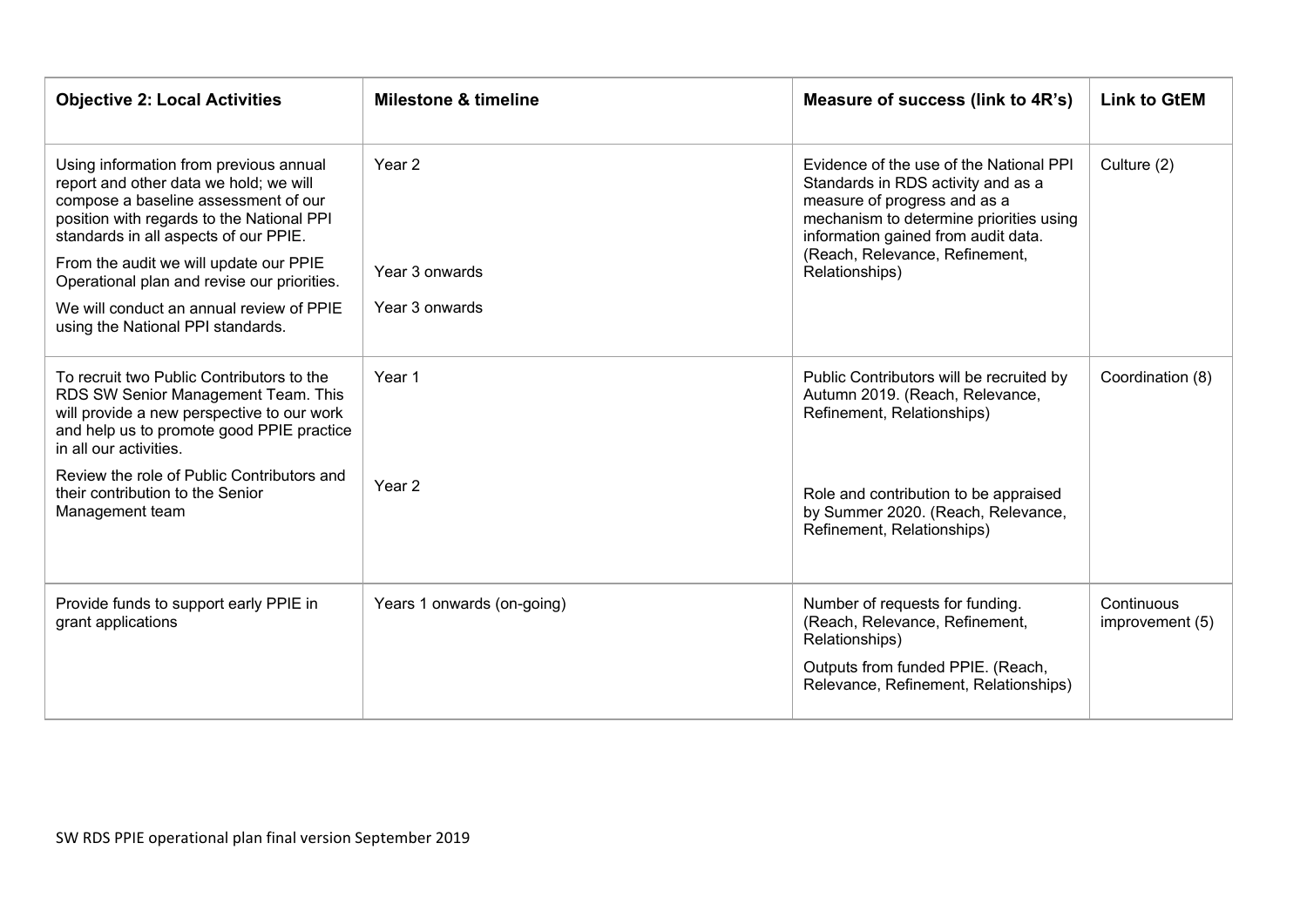# **Objective 3: To improve the promotion and communication of RDS activities with the NIHR and our partners**

Justification: Awareness of RDS expertise in the role of public involvement in research design with our partners is currently lacking and needs improving. Improving the communication and visibility of the RDS will help build links and support future collaborations

| <b>National Activities</b>                                                                                                                                                     | <b>Milestone &amp; timeline</b>                                                                                                                                                                                                                                                                                                                                                                                                              | Measure of success (link to 4R's)                                                                                                                                                                                                                                  | <b>Link to GtEM</b>                                     |
|--------------------------------------------------------------------------------------------------------------------------------------------------------------------------------|----------------------------------------------------------------------------------------------------------------------------------------------------------------------------------------------------------------------------------------------------------------------------------------------------------------------------------------------------------------------------------------------------------------------------------------------|--------------------------------------------------------------------------------------------------------------------------------------------------------------------------------------------------------------------------------------------------------------------|---------------------------------------------------------|
| Regular communication of PI-C and<br>regional PI activity, using face-to-face<br>engagement, digital and social media, in<br>line with national RDS Communications<br>strategy | All regions will contribute to PPIE section in 'RDS<br>newsletter' to include at least 1 PI-C and 1 example of<br>regional activity (case examples) (Y1-Y5).<br>Contributions to include views/update from regional<br>partners and groups regarding local priorities or initiatives<br>All regions will routinely use of an agreed hashtag for RDS<br>PI social media posts (Y1-Y5)                                                         | Website and social media<br>analytics/newsletter subscription list<br>(Reach)<br>Logging PI events attended by RDS PI<br>staff<br>Case studies demonstrate how the<br>RDS has supported clients to make a<br>difference through public involvement<br>(Refinement) | Communication<br>and Information<br>(1)                 |
| Map existing RDS activity and develop<br>new links with national and regional<br>partners for future communications and<br>collaborations                                      | PI-C members will develop a national mapping exercise, to<br>understand existing national and regional networks /<br>collaborations. This is likely to take the form of an online<br>survey or face-to-face workshop (Year 1).<br>Using findings from the mapping exercise, regions will<br>review their current approach to collaboration, in order to<br>forge new networks and initiatives and / or strengthen<br>existing ones. (Year 2) | Survey results to demonstrate RDS<br>PPIE links and activity with partners<br>(Relationships, Refinement)<br>Number of new RDS-partners (Reach)<br>Case studies of new PI initiatives,<br>national and regional (Relationships,<br>Refinement, Relevance)          | Connectivity (7)<br>Co-ordination (9)<br>Community (10) |
| Establish a working group (including RDS<br>communications) to agree and implement<br>regionally consistent mechanisms for<br>recording and reporting PPIE                     | Working group established and agree a consistent<br>recording and reporting framework (Year 1)<br>Development of resources to support consistent recording<br>and reporting (Year 2)<br>Implementation of reporting framework (Y3);<br>Evaluation (Y4)                                                                                                                                                                                       | Improved recording and communication<br>of RDS activities (Refinement)                                                                                                                                                                                             | Continuous<br>improvement (5)                           |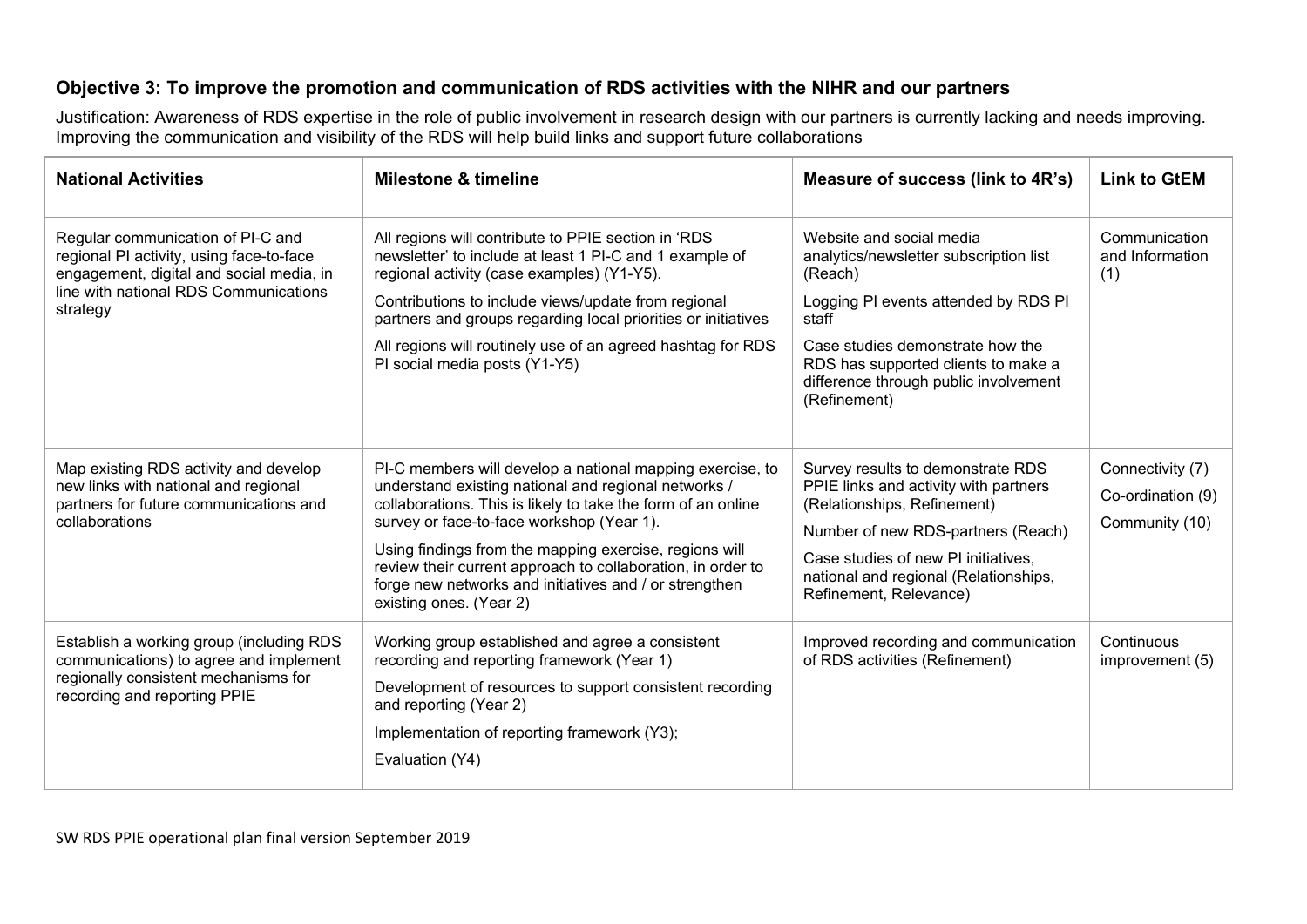| <b>Objective 3: Local Activities</b>                                                                                                                                                                                                                                               | <b>Milestone &amp; timeline</b> | <b>Measure of success (link to</b><br>4R's                                                                                                                                           | <b>Link to GtEM</b>                                                                        |
|------------------------------------------------------------------------------------------------------------------------------------------------------------------------------------------------------------------------------------------------------------------------------------|---------------------------------|--------------------------------------------------------------------------------------------------------------------------------------------------------------------------------------|--------------------------------------------------------------------------------------------|
| We will put in place a routine and regular<br>review of RDS SW web-based PPIE<br>materials and links to other resources                                                                                                                                                            | Year 1                          | Improved recording and<br>communication of RDS activities<br>assess against identified review /<br>update deadlines (Refinement)                                                     | Communication<br>and information (1)                                                       |
| We will work with other PPIE communities<br>in the SW to develop a locally relevant<br>sign-posting leaflet. The process will be<br>made available to share with other PPIE<br>communities across the region and<br>nationally and via the website for anyone<br>involved in PPIE. | Year $2 - 3$                    | An increase in the number of RDS<br>PPIE links with other communities<br>and activity with partners<br>(Relationships, Refinement)                                                   | Connectivity (7)                                                                           |
| We will liaise with the chair of our local<br>RfPB committee to ask that all feedback<br>letters which suggest that the PPIE was<br>not adequately addressed remind<br>applicants that the RDS is available to<br>advise and support PPIE activities.                              | Years 3 onwards.                | Number of people with no previous<br>contact with the RDS who come<br>seeking help with their PPIE following<br>a feedback letter from the RfPB<br>committee. (Reach, Relationships) | Communication<br>and information (1)<br>Continuous<br>improvement (5)<br>Co-ordination (9) |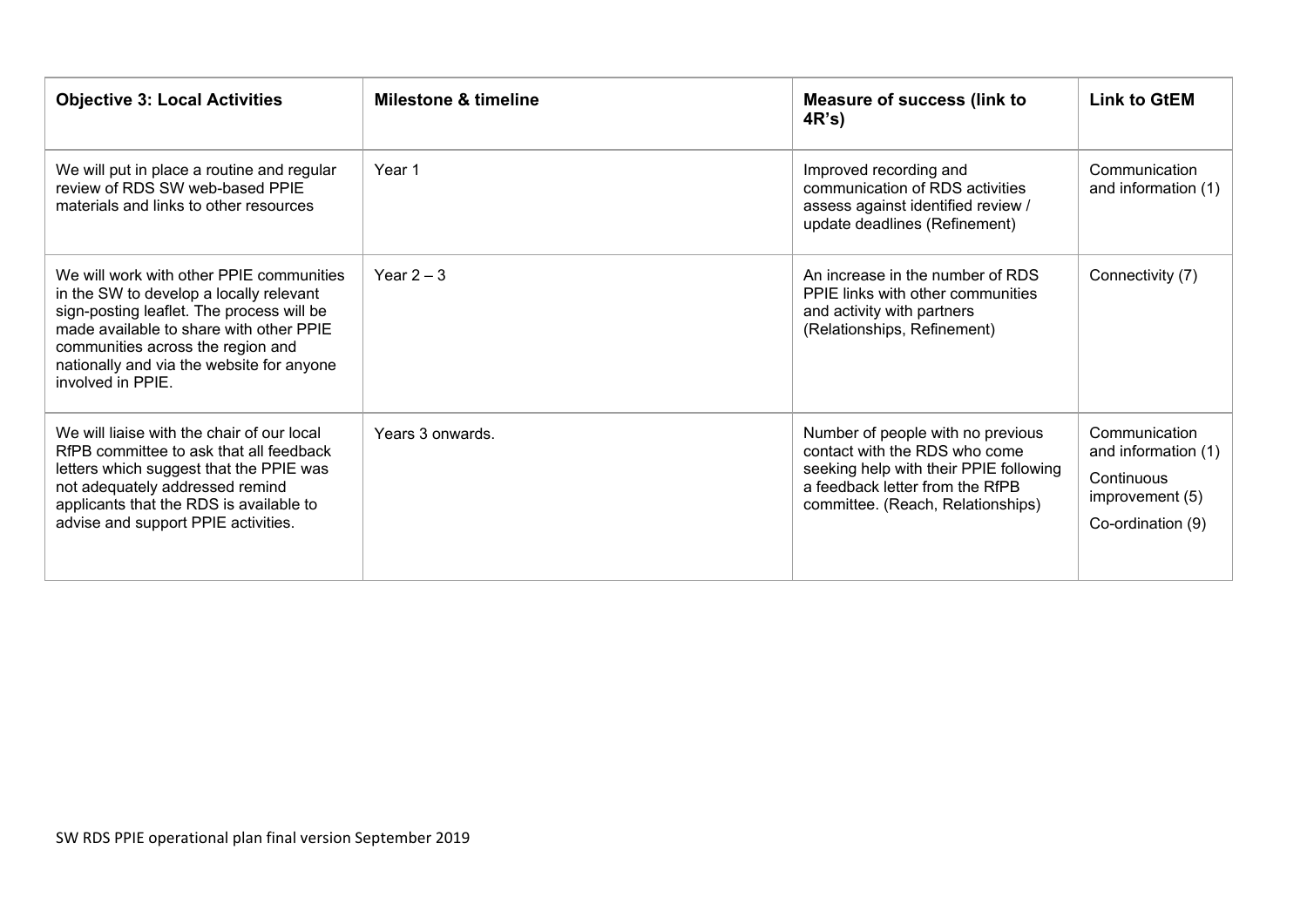## **Objective 4: To provide regional leadership around priorities for public involvement in research**

Justification: The RDS could be viewed as the regional heartbeat of public involvement. This regional footprint provides a unique opportunity to build upon previous successful engagement with many regional networks to share best practice, expertise and resources. The RDS will continue and broaden this engagement by providing regional leadership to promote research that addresses national priorities across health, public health and social care.

| <b>National Activities</b>                                                                                                                                                                                                                                                              | <b>Milestone &amp; timeline</b>                                                                                                                                                                                                                                                                                                  | Measure of success (link to 4R's)                                                                                                                                                                                                                                                                                                            | <b>Link to GtEM</b>                 |
|-----------------------------------------------------------------------------------------------------------------------------------------------------------------------------------------------------------------------------------------------------------------------------------------|----------------------------------------------------------------------------------------------------------------------------------------------------------------------------------------------------------------------------------------------------------------------------------------------------------------------------------|----------------------------------------------------------------------------------------------------------------------------------------------------------------------------------------------------------------------------------------------------------------------------------------------------------------------------------------------|-------------------------------------|
| Continue leadership of / participation in<br>existing regional networks and support the<br>development of new regional networks (or<br>equivalent), if absent                                                                                                                           | All RDS regions will participate in regional networks (or<br>equivalent) (Year 4)                                                                                                                                                                                                                                                | An increase in RDS presence in<br>regional networks throughout the<br>country (Reach, Relationships)                                                                                                                                                                                                                                         | Connectivity (7)                    |
| We will work in partnership with INVOLVE,<br>to share knowledge and resources (e.g.<br>best practice, expertise, patient priorities<br>for research, new guidance) with regional<br>networks, as part of a bi-directional flow of<br>information between national and regional<br>fora. | All RDS will provide a regular update to regional networks<br>on its activities, RDS resources, and national issues and<br>priorities. (Year 1 onwards)<br>PI Leads will provide a regular update on regional network<br>priorities and activities to the PI-C for further dissemination<br>throughout the NIHR (Year 1 onwards) | Increased awareness of national<br>priorities and initiatives for PI by<br>regional partners, demonstrated<br>through meeting minutes and/or<br>testimony (Refinement)<br>Increased awareness of regional<br>priorities and initiatives for PI by PI-C<br>and NIHR, demonstrated through<br>meeting minutes and/or testimony<br>(Refinement) | Connectivity (7)                    |
| We will forge collaborations and provide<br>leadership of regional initiatives to address<br>national and /or local priorities for PPIE                                                                                                                                                 | All regions will contribute to at least one nationally led<br>PPIE initiative per contract (Year 2)                                                                                                                                                                                                                              | Case studies of regional network<br>activities, including the RDS<br>contribution (Refinement, Relevance,<br>Relationships)                                                                                                                                                                                                                  | Co-ordination (9)<br>Community (10) |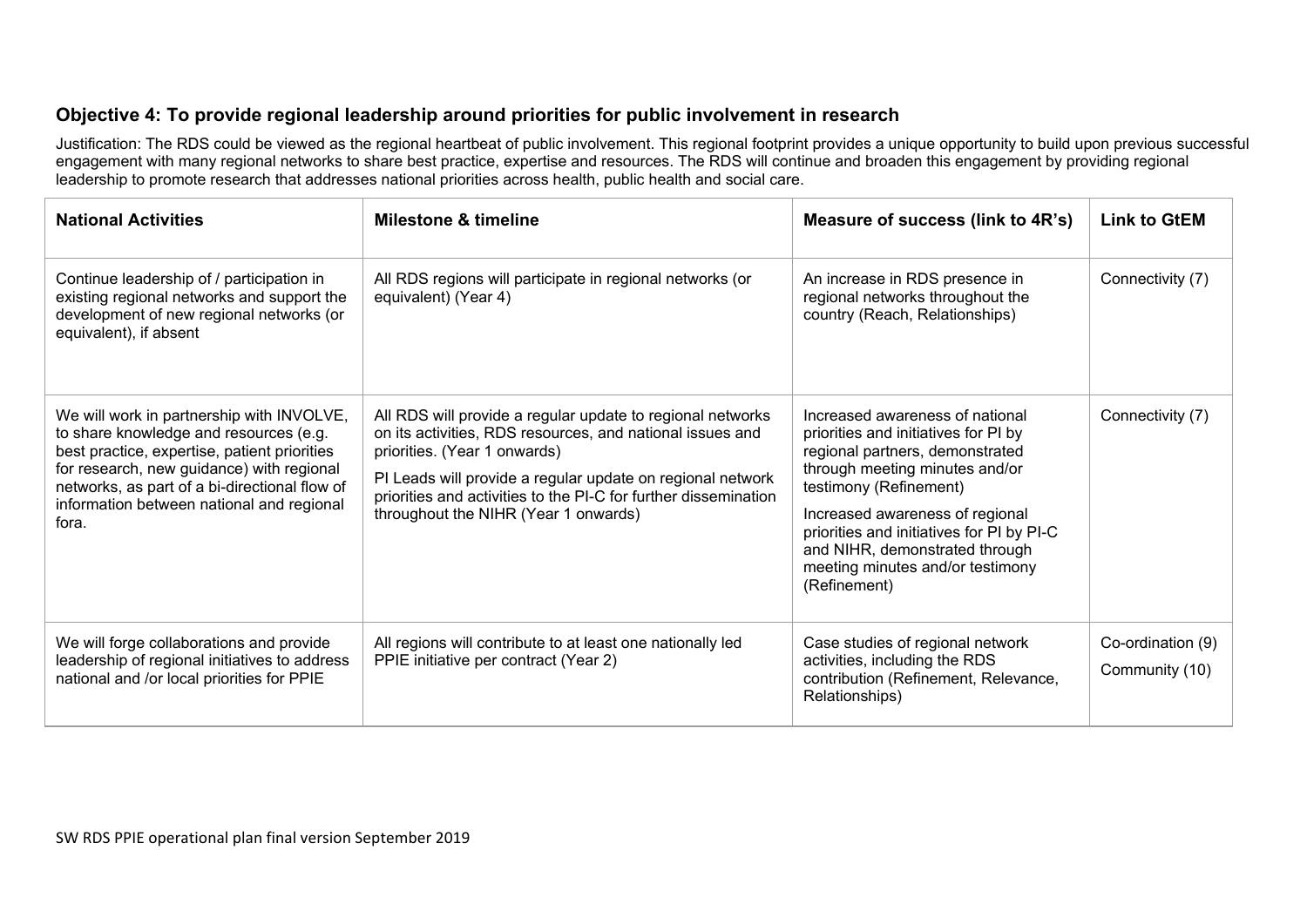| <b>Objective 4: Local Activities</b>                                                                                                                                                                                                                                                                    | <b>Milestone &amp; timeline</b>                                                                                                                                        | Measure of success (link to 4R's)                                                                                         | <b>Link to GtEM</b>                |
|---------------------------------------------------------------------------------------------------------------------------------------------------------------------------------------------------------------------------------------------------------------------------------------------------------|------------------------------------------------------------------------------------------------------------------------------------------------------------------------|---------------------------------------------------------------------------------------------------------------------------|------------------------------------|
| We will explore the concept of "Share"<br>banking" to utilise skills available across<br>the south west.                                                                                                                                                                                                | We will work with PPIE staff in other NIHR and other<br>research related organisations in the SW to develop a<br>shared approach to skills utilisation. (Year 2/3)     | Demonstrate an increase in RDS PPIE<br>links and activity with partners. (Reach,<br>Relevance, Refinement, Relationships) | Coordination (9)<br>Community (10) |
| We will develop a sign-posting leaflet with<br>other PPIE communities in the SW. We<br>will share the information across the region<br>and the process nationally for potential<br>public contributors and researchers to<br>direct them to organisations and groups<br>who can support PPIE activities | Completion of the leaflet and publication on the website by<br>mid-year 2                                                                                              | Demonstrate an increase RDS PPIE<br>links and activity with partners (Reach,<br>Relevance, Refinement, Relationships)     | Coordination (9)<br>Community (10) |
| We will maintain our established<br>relationship with the regional links from<br><b>INVOLVE</b>                                                                                                                                                                                                         | We will keep open our communications with the emerging<br>INVOLVE team and establish regular contact with our new<br>regional links as soon as they are known (Year 2) | Named regional link with INVOLVE<br>(Relationships, Refinement)                                                           | Community (10)                     |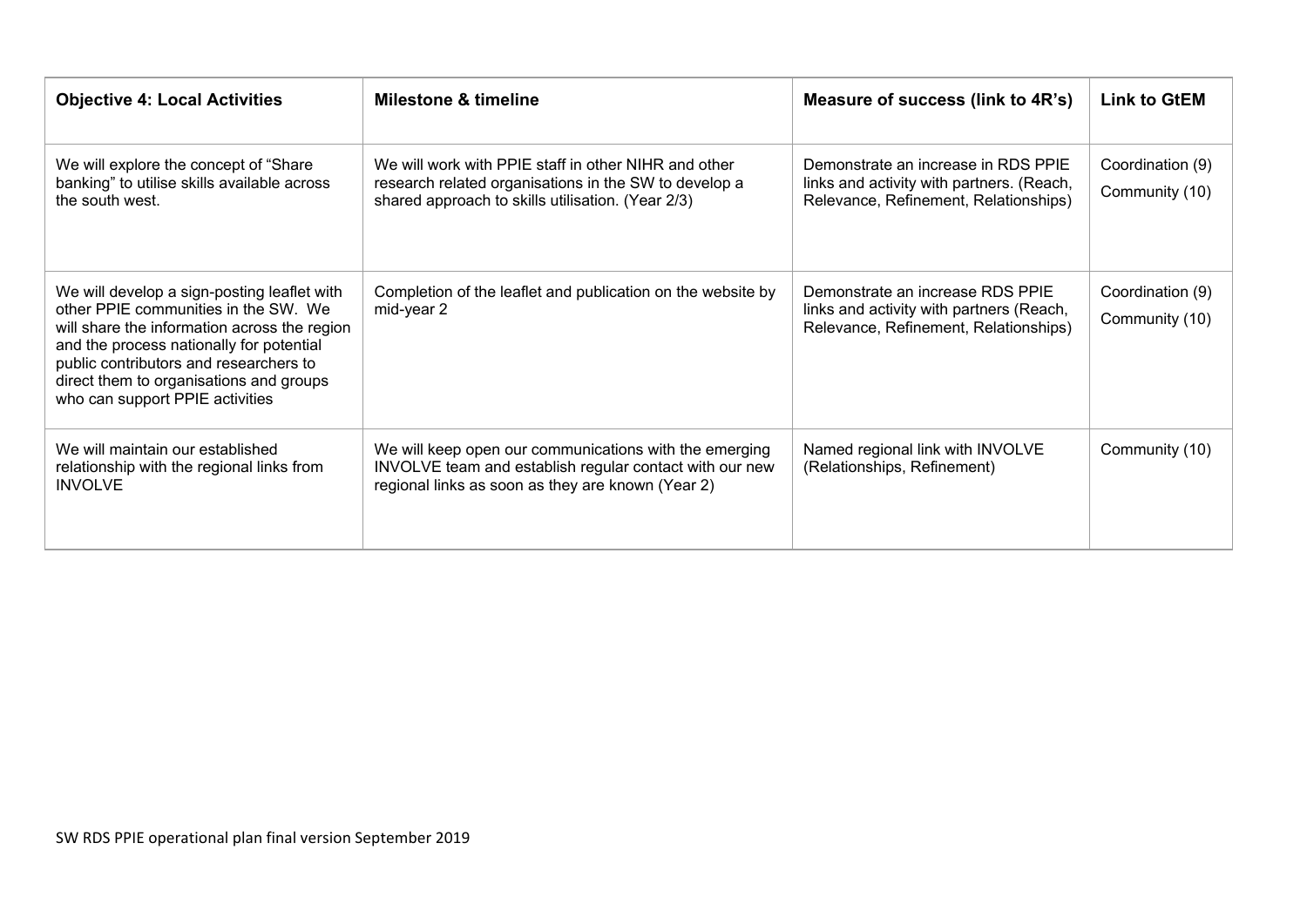#### **Objective 5: To promote and provide advice on co-production and community engagement within health, public health and social care research**

Justification: New INVOLVE guidance on co-production has been published and there is a growing emphasis on community engagement to shape, discuss and share research ideas and findings, and to facilitate future involvement. Both areas lack awareness and understanding in their value to research by many researchers. Community researchers. engagement also can provide the vehicle towards improving diversity and authenticity in public involvement. The RDS has a role to facilitate and support researchers who wish to undertake these activities to develop research proposals.

| <b>National Activities</b>                                                                                                                                                                                      | <b>Milestone &amp; timeline</b>                                                                                                                                                                     | Measure of success (link to 4R's)                                                                                                                  | <b>Link to GtEM</b>           |
|-----------------------------------------------------------------------------------------------------------------------------------------------------------------------------------------------------------------|-----------------------------------------------------------------------------------------------------------------------------------------------------------------------------------------------------|----------------------------------------------------------------------------------------------------------------------------------------------------|-------------------------------|
| We will identify existing expertise for co-<br>production and community engagement<br>within the RDS (and externally)                                                                                           | Mapping exercise for expertise in co-production and<br>community engagement (Year 2)                                                                                                                | RDS staff are more confident where to<br>seek additional advice if needed<br>(Refinement)                                                          | Continuous<br>improvement (5) |
| We will develop a nationally agreed<br>statement, and links to existing expertise<br>and guidance, on the role of community in<br>research design and its differentiation from<br>meaningful public involvement | Agree Statement and distribute to RDS staff (Year 2)                                                                                                                                                | Case examples of guidance and advice<br>provided to RDS clients to community<br>engagement, including the outcomes of<br>the activity (Refinement) | Continuous<br>improvement (5) |
| We will develop resources which will help<br>to embed learning from the Reaching Out<br>projects within the RDS and research more<br>broadly (for example a 'Top Tips' for<br>community engagement)'            | Review findings from the Reaching Out evaluation to<br>identify common principles (invite CE experts) (Year 2)<br>Develop a Top Tips resource to be incorporating into the<br>RDS Handbook (Year 3) | Case examples of guidance and advice<br>provided to RDS clients to community<br>engagement, including the outcomes of<br>the activity (Refinement) | Continuous<br>improvement (5) |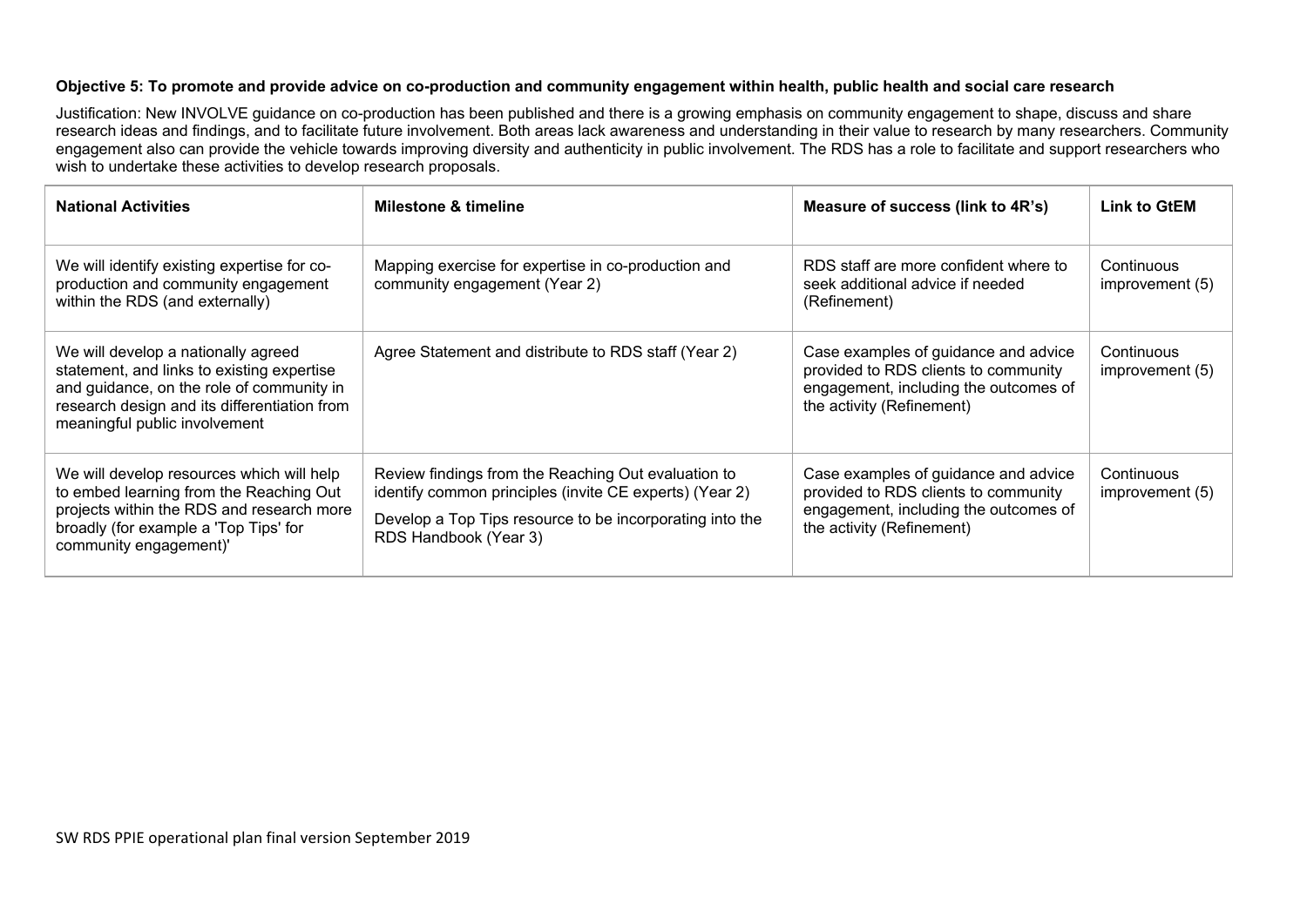| <b>Objective 5: Local Activities</b>                                                                                                                                                                                             | <b>Milestone &amp; timeline</b>                                 | Measure of success (link to 4R's)                                                                                                                                                                                                           | <b>Link to GtEM</b>             |
|----------------------------------------------------------------------------------------------------------------------------------------------------------------------------------------------------------------------------------|-----------------------------------------------------------------|---------------------------------------------------------------------------------------------------------------------------------------------------------------------------------------------------------------------------------------------|---------------------------------|
| We will develop the RDS SW PPIE<br>workforce so that they can support<br>researchers who wish to use co-production<br>and community engagement techniques in<br>their study planning.<br>Extension of national plan to conduct a | Training needs assessment - Year 2<br>Training plan - Years 2/3 | Access to appropriately trained staff<br>who can support these activities<br>(Relevance, Refinement)<br>To identify staff who are trained in                                                                                                | Continuous<br>improvement (4)   |
| mapping exercise to include our local PPI<br>E communities                                                                                                                                                                       | Conduct mapping exercise across SW Year 2                       | community engagement techniques<br>and co-production (Relationships,<br>Relevance)                                                                                                                                                          |                                 |
| We will engage with locally available<br>Global Health experts for advice on PPI /<br>community engagement for Global Health<br>Projects. Where locally based expertise is<br>not available we will liaise with the RDS PI-<br>C | Year 2 onwards                                                  | Directory of local PPIE expertise that<br>can be contacted for advice for Global<br>Health applications (relationships,<br>Relevance, Refinement).<br>Referrals to RDS PI-C for support<br>(Reach, Relevance, Refinement,<br>Relationships) | Continuous<br>improvement $(4)$ |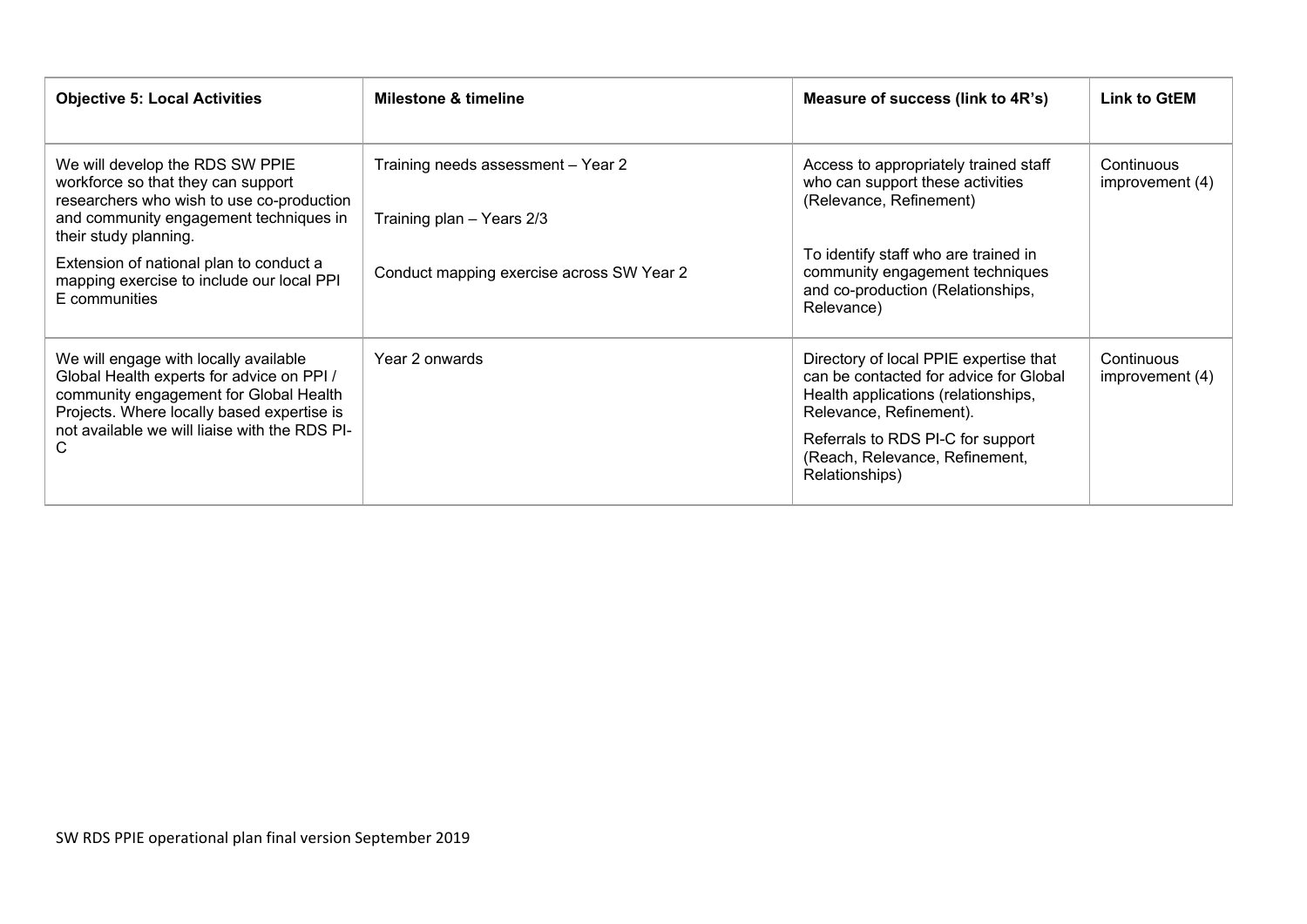#### **Objective 6: To support a vibrant and productive RDS Public Involvement Community to continue to share best practice and contribute to national conversations on public involvement with NIHR and other research organisations**

Justification: Open sharing of best practice and learning from others is a hallmark of the NIHR and RDS Public Involvement Community. We will continue this vital practice to further improve the role and quality of our public involvement advice and activities

| <b>National Activities</b>                                                                                                                                                                        | <b>Milestone &amp; timeline</b>                                                                                                                                                                                                                                                                                                                                               | Measure of success (link to 4R's)                                                                                                                                                                                                                                                                      | <b>Link to GtEM</b>           |
|---------------------------------------------------------------------------------------------------------------------------------------------------------------------------------------------------|-------------------------------------------------------------------------------------------------------------------------------------------------------------------------------------------------------------------------------------------------------------------------------------------------------------------------------------------------------------------------------|--------------------------------------------------------------------------------------------------------------------------------------------------------------------------------------------------------------------------------------------------------------------------------------------------------|-------------------------------|
| Convene RDS PI-C meetings, with public<br>contributor, INVOLVE and CCF<br>involvement to share best practice and<br>innovations and respond collectively to<br>national consultations/initiatives | 7 meetings (4 face-to-face, 3 Hangouts) scheduled per<br>year (Year 1-5)<br>Recruit 3 public contributors (Year 1)<br>Annual Review of PIC T&Cs (Years 1-5)                                                                                                                                                                                                                   | A vibrant and productive RDS PIC for<br>sharing best practice (Relationships)<br>Evidence of regular and active public<br>contributor involvement in PI-C<br>activities (Relationships)<br>Evidence of PI-C collective contribution<br>to national consultations/initiatives<br>(Relationships, Reach) | Continuous<br>improvement (4) |
| To produce a focussed update on regional<br>and national public involvement activities<br>to RDS staff                                                                                            | Most appropriate mechanism and timeline to be discussed<br>with RDS Communications team                                                                                                                                                                                                                                                                                       | A more informed RDS Staff about<br>developments in public involvement<br>(Refinement)                                                                                                                                                                                                                  | Continuous<br>improvement (4) |
| Establish a working group to identify and<br>develop public involvement training<br>opportunities for RDS staff, including PPIE<br>Leads                                                          | Establish links with National learning and development<br>group to review previous work on needs assessment<br>related to PI (Year 1).<br>List of training opportunities for RDS PI staff (including<br>linking to INVOLVE's L&D resource (Year 2)<br>Regions will collaborate to deliver a training session at the<br>annual RDS National Event, or equivalent. (or webinar) | Up skilled RDS staff in public<br>involvement and engagement<br>(Refinement)                                                                                                                                                                                                                           | Continuous<br>improvement (4) |